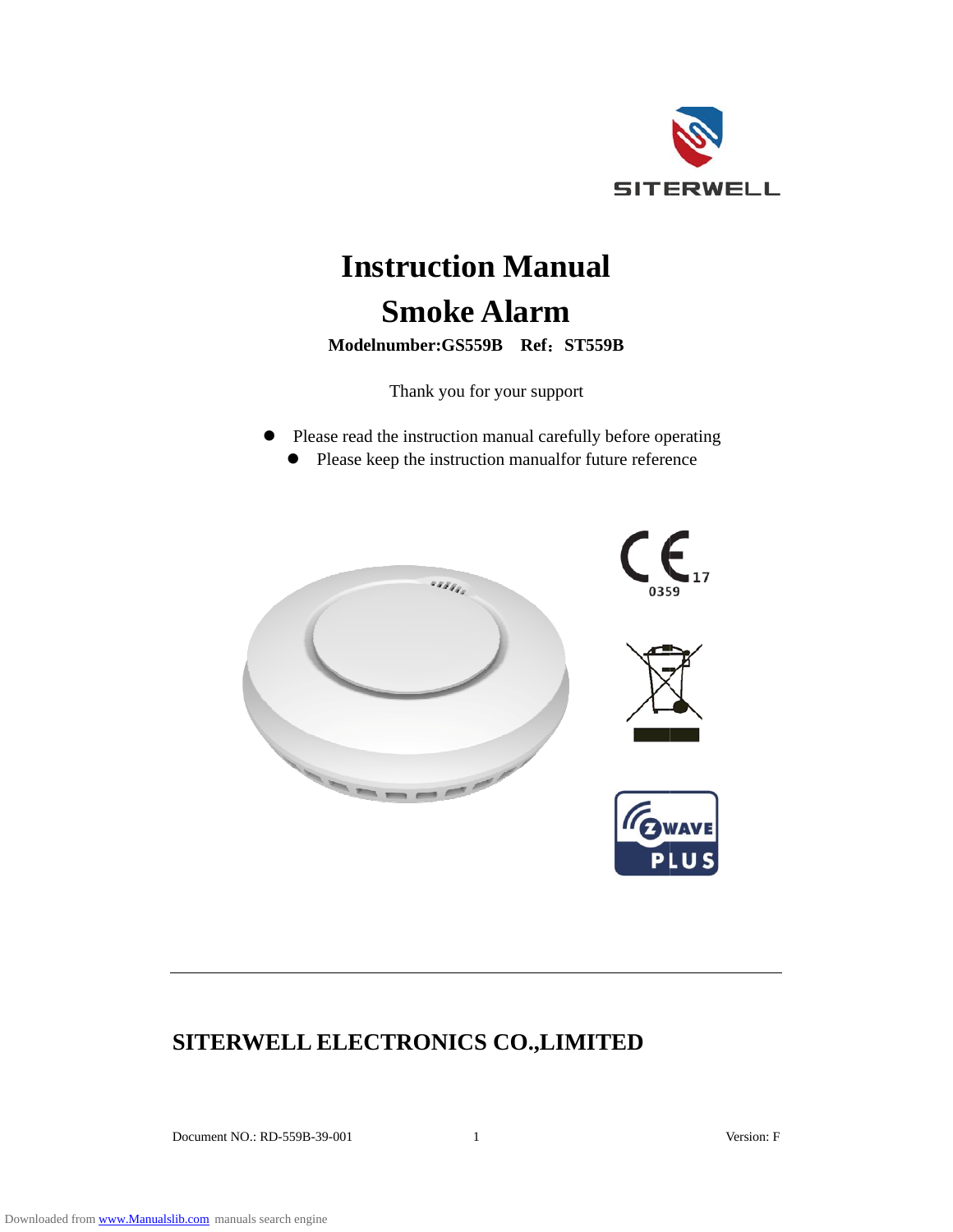# **Product Introduction**

The unit is a photoelectric 3V DC smoke and heat alarm. It is operated by 3v AA Alkaline battery. With the photoelectric technology, it is more sensitive in detecting slow smoldering fires which generate light smoke.little heat and may smolder for hours before bursting into flames. This smoke alarm does not contain any radioactive material.

The smoke alarm is an intelligent security equipment that can be controlled by the Z-Wave network which has particular frequency. Different countries or areas, the radio frequency of the Z-Wave is different. This product can be included and operated in any Z-Wave network with other Z-Wave certified devices from other manufacturers and/or other applications. All non-battery operated nodes within the network will act as repeaters regardless of vendor to increase reliability of the network. In the Z-Wave network communications, the smoke alarm can communicate with other devices associated. When the smoke is detected, the sensor will send messages to the main controller, and then the alarm sound. Through the Z-Wave network, the devices associated can response after smoke is detected, For instance ,Start fire extinguishing equipment and trigger an alarm,Through the Z-Wave network controller, You will be notified in case of fire.

# **Technical Parameters**

- Power : DC2\*1.5V Alkaline AA battery (Gold Peak Group: GP15A LR6 or Energizer: E91 or Raymax: LR6)
- Operation current : <13uA (Standby current), <90mA (Alarm current)
- Alarm volume :  $>85dB(A)$  at 3 meters.
- Smoke sensitivity : 0.114-0.167dB/m
- Silence time: approx10 minutes
- Heat sensitivity: 54-70℃
- $\bullet$  Local smoke alarm sound pattern: BI 0.5s pause 0.5s BI 0.5s pause 0.5s BI  $0.5s$  – pause 1.5s, BI 0.5s - pause  $0.5s$  – BI  $0.5s$  – pause  $0.5s$  – BI  $0.5s$  – pause 4.5s, with the red LED flash, repeat this alarm pattern.
- Local heat alarm sound pattern: BI 0.2s pause 0.1s, with the red LED flash, repeat this alarm pattern for about 8.5seconds,then pause 4.5 seconds. repeat this alarm pattern.
- Comply With: EN14604:2005/AC:2008
- Radio Protocol: Z-Wave
- Radio Frequency: 868.4MHz EU; 908.4MHz US
- Wireless distance: **>**50 m in buildings
- Security: S2\_UNAUTHENTICATED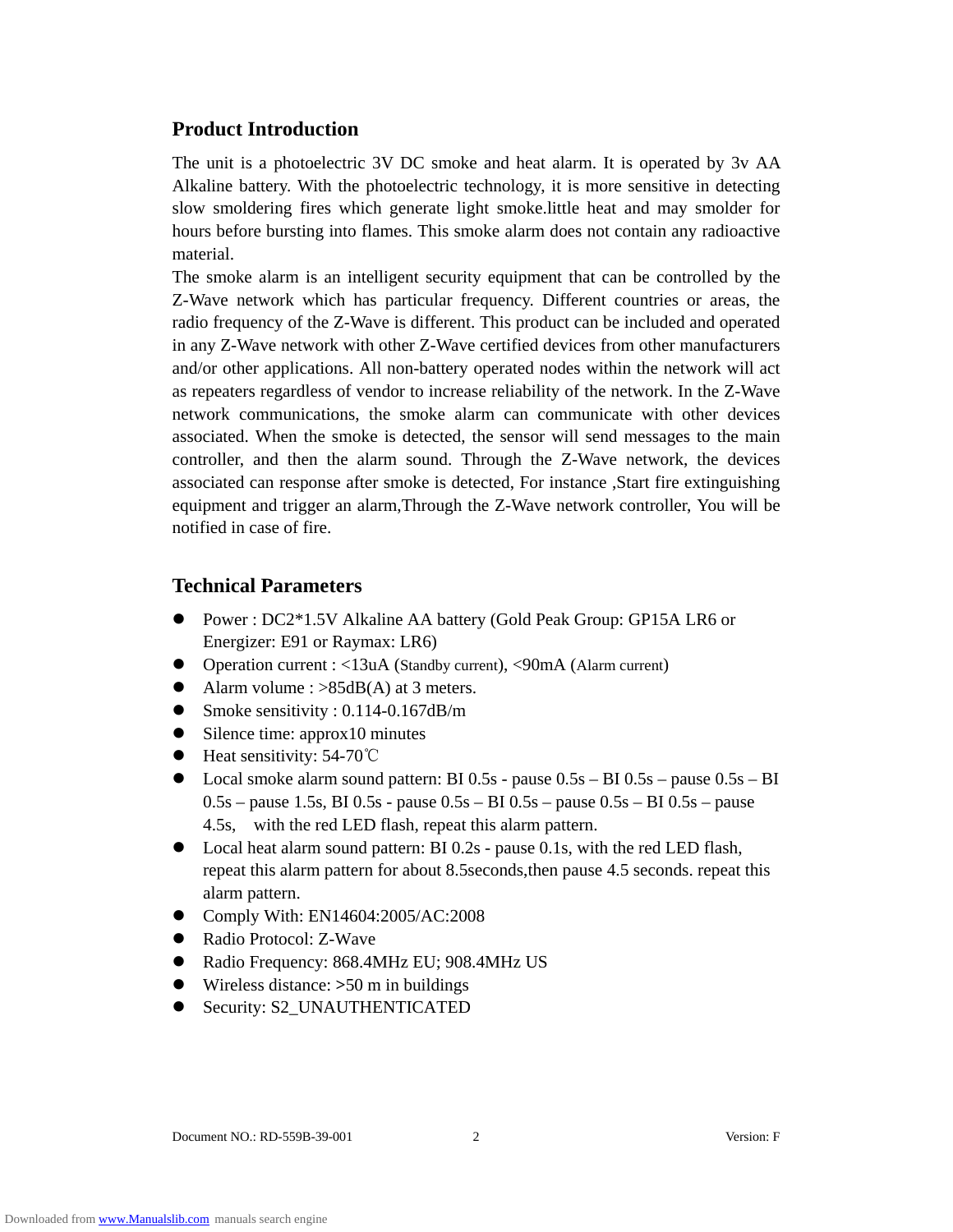# **Product Configuration**

# **Product List:**

- Smoke Alarm 1pc
- Bracket 1pc
- Screw 2pcs
- Screw stopper 2pcs
- Instruction 1pc

# **Wireless function description:**

#### **Add(Including) alarm to Z-Wave Network**

1:Make sure the battery is installed well before operating the product.

2:Make sure the alarm is on its final install location, then set the controller into the Add(Inclusion )mode.

3:Quickly, triple click the test button, The LED will light up.

4:Issued beep, LED off, the alarm being Add (included)to the network successfully.

#### **Remove(Excluding) alarm for Z-Wave Network**

1: Make sure the battery is installed well before operating the product.

2: Set the Z-Wave Network controller into Remove(exclusion) mode.

3:Quickly, triple click the test button, The LED will light up and alarm enter Remove(Excluding) Mode.

4:Wait for the main controller to Remove(exclusion) the alarm.

Note: If the alarm is Remove(excluded), then the sensor will be itselfrestored to factory default settings.

#### **Restore the alarm to factory default settings**

Reset will delete all information on the Z-Wave network controller, and restore the alarm to factory default settings.

1: Press and hold the test button , Installing the battery, red LED light, until the LED is off, release the button, LED light up again, press the button again, When hearing a beep, restore factory settings successfully.

Note: If this sensor is reset, the information of Z-Wave network in the sensor will be deleted. The sensor will be itself restored to factory default settings. Please use this procedure only when the network primary controller is missing or otherwise inoperable.

# **Associations**

This has the effect that when the sensor detects the smoke, all devices associated with the sensor will receive the relevant reports and can be controlled by the sensor, e.g. Fire extinguishing equipment, alarm device etc.

This device supports five linkage groups:

Linkage group 1 is Lifeline.

Document NO.: RD-559B-39-001 3 Version: F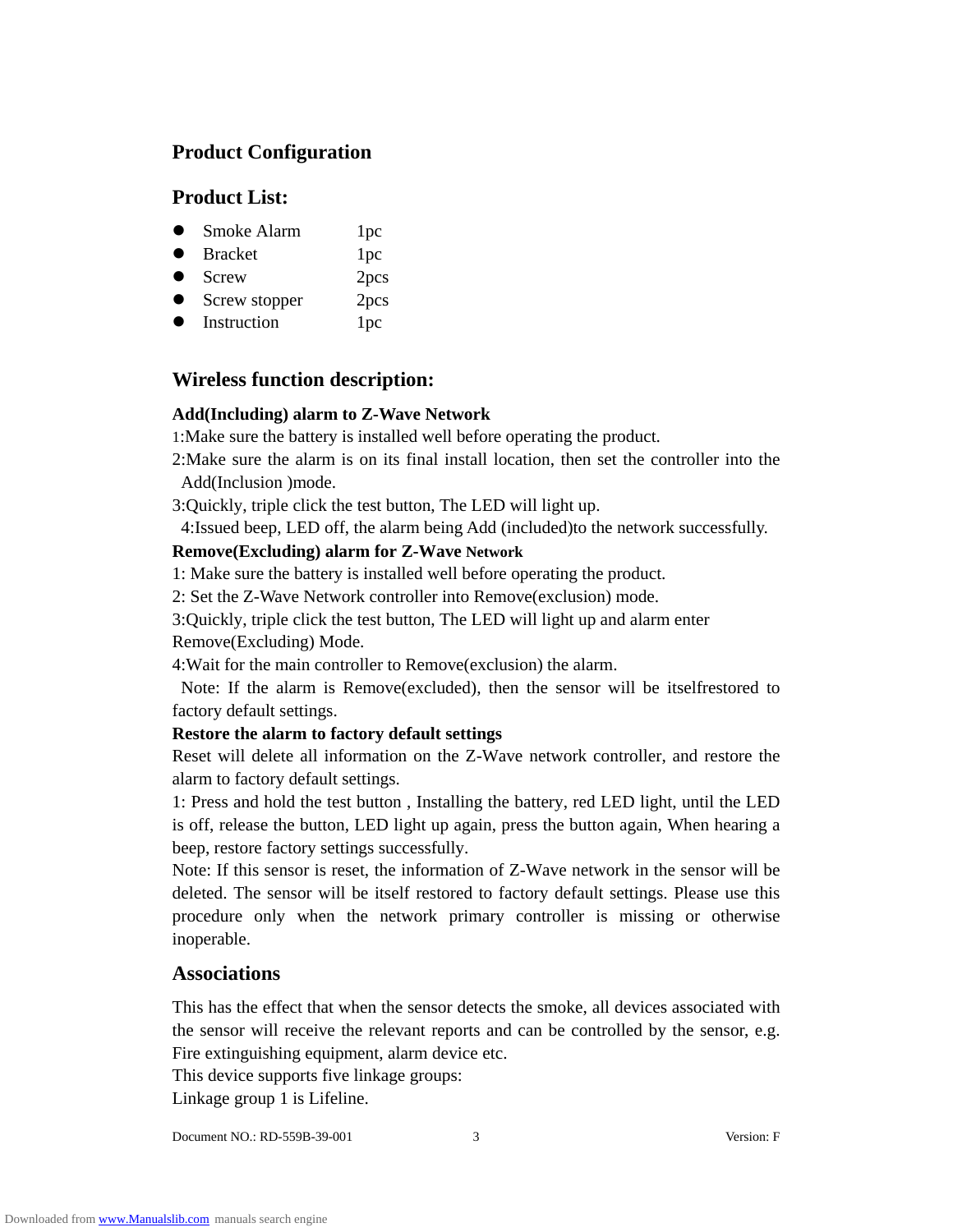Linkage group 2 is assigned to the devices status - sending BASIC SET control frame to the associated devices having detected the smoke alarm.

Linkage group 3 reports the detection's status to the associated device. smoke alarm Linkage group 4 is assigned to the devices status - sending BASIC SET control frame to the associated devices having detected the heat alarm.

Linkage group 5 reports the detection's status to the associated device.

The alarm will send a "BASIC SET(0xFF)" message to associated group2,4 when pressing test button. to check the function; The alarm will also send a "BASIC  $SET(0x00)$ " message to associated group2,4 when quiting the test button. The alarm will also send a "BASIC SET(0xFF)" message to associated group2, when the alarm detects the smoke; and the alarm will also send a "BASIC SET $(0x00)$ " message to associated group2, when the smoke is cleared.The alarm will send a "BASIC  $SET(0xF)$ " message to associated group4, when the heat function is overheat alarm; and the alarm will also send a "BASIC SET $(0x00)$ " message to associated group4, when the overheat alarm is cleared.

The maximum number of devices that can be added to the Linkage group 1is 1. The maximum number of devices that can be added to the Linkage group 2,3,4,5 is 4.

# **Command Classes:**

This sensor supports Command Classes as below: COMMAND\_CLASS\_ZWAVEPLUS\_INFO(V2) COMMAND\_CLASS\_ASSOCIATION(V2) COMMAND\_CLASS\_MULTI\_CHANNEL\_ASSOCIATION(V3) COMMAND\_CLASS\_ASSOCIATION\_GRP\_INFO(V3) COMMAND\_CLASS\_VERSION(V2) COMMAND\_CLASS\_MANUFACTURER\_SPECIFIC(V2) COMMAND\_CLASS\_DEVICE\_RESET\_LOCALLY(V1) COMMAND\_CLASS\_POWERLEVEL(V1) COMMAND\_CLASS\_BATTERY(V1) COMMAND\_CLASS\_NOTIFICATION(V8) COMMAND\_CLASS\_WAKE\_UP(V2) S2 supported Command Classes: COMMAND\_CLASS\_VERSION COMMAND\_CLASS\_ASSOCIATION COMMAND\_CLASS\_MULTI\_CHANNEL\_ASSOCIATION COMMAND\_CLASS\_ASSOCIATION\_GRP\_INFO COMMAND\_CLASS\_MANUFACTURER\_SPECIFIC COMMAND\_CLASS\_DEVICE\_RESET\_LOCALLY COMMAND\_CLASS\_POWERLEVEL COMMAND\_CLASS\_BATTERY COMMAND\_CLASS\_NOTIFICATION COMMAND\_CLASS\_WAKE\_UP COMMAND\_CLASS\_SUPERVISION Supported Notification Type: Smoke Alarm Smoke AlarmSupportedEvent: 1:Smoke detected,Unknown Location(0x02) 2:SmokeAlarm Test(0x03)

Document NO.: RD-559B-39-001 4 Version: F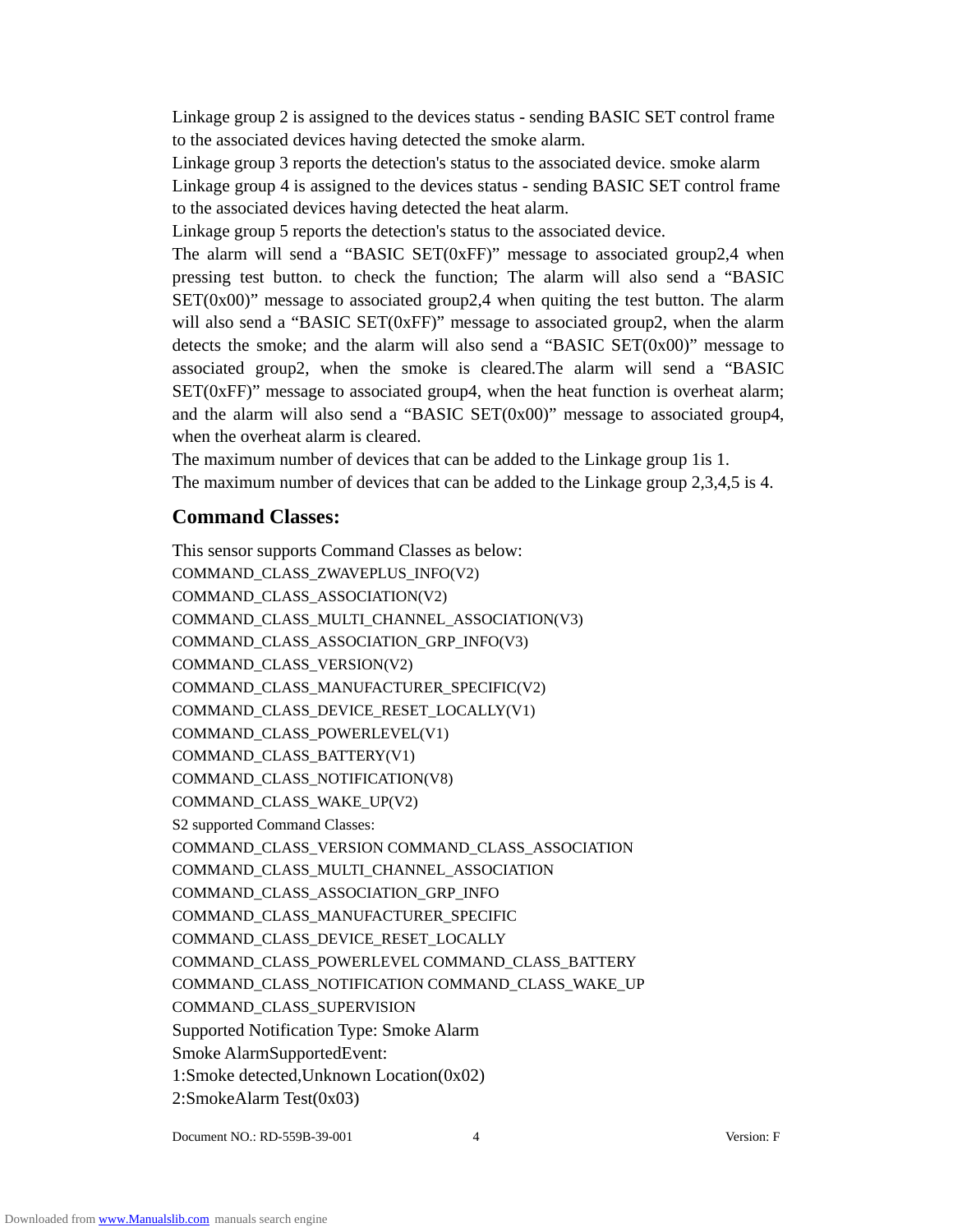3:Replacement Required,Unspecified reason(0x04) 4:Alarm Silenced(0x06) Supported Notification Type: Heat Alarm Heat Alarm Supported Event: 1:Overheat detected, Unknown Location(0x02) 2:Heat Alarm Test(0x07) 3:Replacement Required,End-of-life(0x08) 4:Alarm Silenced(0x09)

# **Important Safety Information:**

- 1. The test button accurately tests smoke alarm functions. Do not use any other test method. Test smoke alarm weekly to ensure proper operation.
- 2.If you're sure it isn't a really alarm, open windows or fan the air around smoke alarm to test and silence it.
- 3. User to install this product needs to comply with all local and national electrical installation and building codes.
- 4. This smoke alarm is designed to be used inside a single family home only. In multifamily buildings, each individual living unit should have its own smoke alarms. Do not install in non-residential buildings as this smoke alarm is not a substitute for a complete alarm system.
- 5.Install a smoke alarm in every room and on every level of the home. Smoke may not reach the smoke alarm for many reasons. For example, if a fire starts in a remote part of the home, on another level, in a chimney, wall, roof, or on the other side of a closed door, smoke may not reach the smoke alarm in time to alert household members. A smoke alarm will not promptly detect a fire except in the area or room in which it is installed.
- 6. Smoke alarm may not alert every household member every time. The alarm horn is loud in order to alert individuals to a potential danger. However, there may be some circumstances where a household member may not hear the alarm (i.e. outdoor or indoor noise, sound sleepers, drug or alcohol usage, the hard of hearing, etc.). If you suspect that this smoke alarm may not alert a household member, install and maintain specialty smoke alarms. Household member must hear the alarm's warning sound and quickly respond to it to reduce the risk of injury, or death that may result from fire, if a household member is hard of hearing, install special smoke alarms with lights or vibrating devices to alert occupants.
- 7. Smoke alarms can only sound their alarms when they detect smoke or detect combustion particles in the air. They do not sense heat, flame, or gas. This smoke alarm is designed to give audible warning of a developing fire. However, many fires are fast - burning, explosive, or intentional, and others are

caused by carelessness or safety hazards. In such circumstances, Smoke may not reach the alarm **QUICKLY ENOUGH** to ensure safe escape. Therefore the installation of smoke alarms is not a substitute for practicing fire safety in the home.

8. Smoke alarms have limitations. This smoke alarm is not foolproof and is not warranted to protect lives or property from fire. Smoke alarms are not a substitute for insurance. Homeowners and renters should have adequate insure to protect their lives and property. In addition, it is possible for the smoke alarm to fail at any time. For this reason, you must test the

Document NO.: RD-559B-39-001 5 Version: F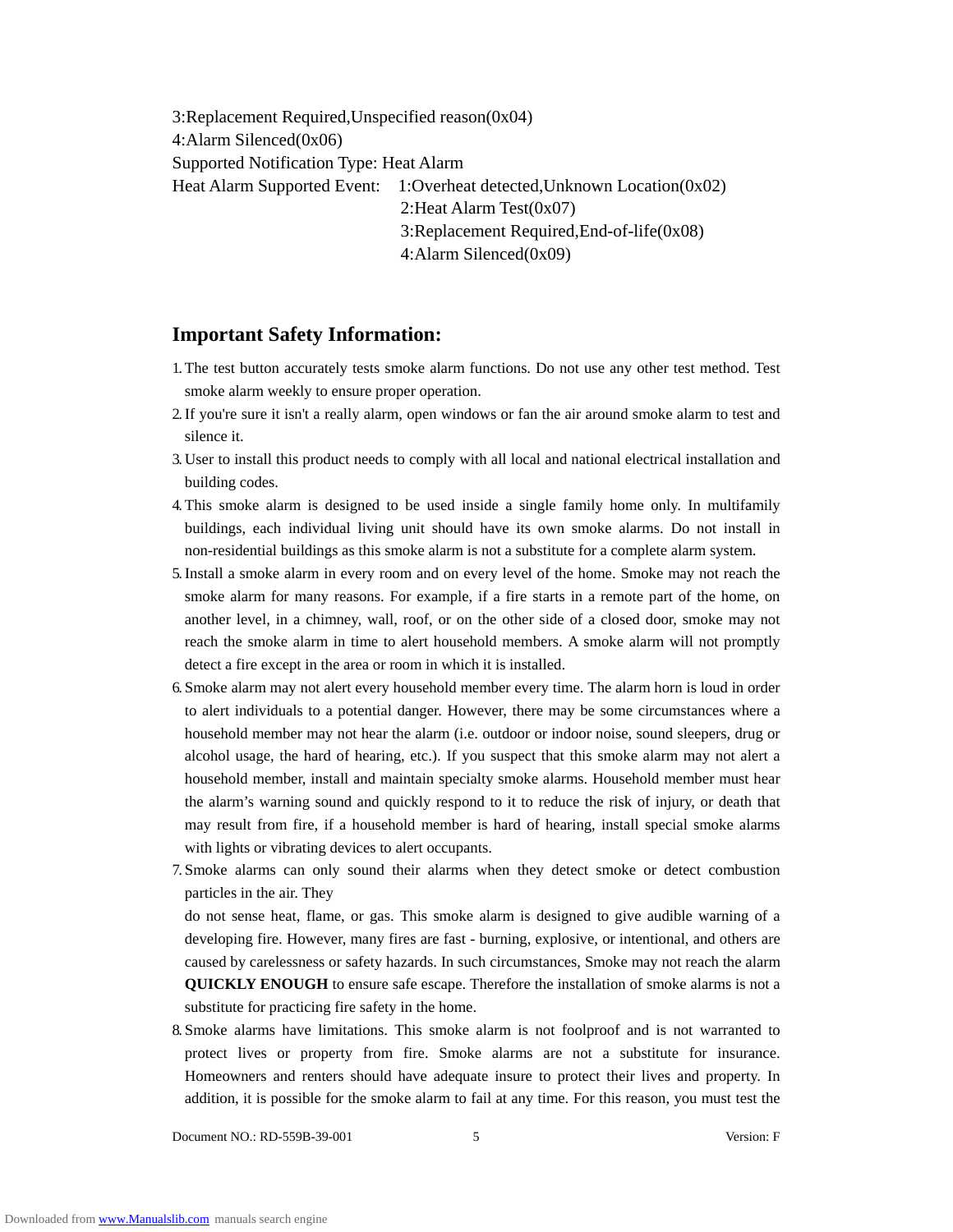smoke alarm weekly and replace them every 10 years.

#### **Do Not Install Smoke Alarms in the Following Places:**

- 1:Near appliances or areas where normal combustionRegularly occurs (kitchens, near furnaces, hot water heaters).Use specialized smoke alarm device with unwanted alarm control for this areas.
- 2:In areas with high humidity, like bathrooms or areas near dishwashers or washing machines. Install all least 10feet away from these areas.
- 3:Near air returns or heating and cooling supply vents. Install at least 3 feet away from these areas. The air could blow smoke away from the detector, interrupting its alarm.

4:In rooms where temperatures may fall below 0℃or rise above 40℃, or in humidity higher than 93%. These conditions will reduce battery life or cause a fault alarm.

5:Inextremely dusty, dirty, or insect – infested areas influence particles interfere with smoke alarm deviceoperation.

# **Battery Usage Tips**

#### **Battery Specification:**

Rating voltage: DC 1.5V Package: AA alkaline battery Recommend battery:

> Raymax: LR6 Energizer: E91

Gold Peak Group: GP15A LR6

**Replace Battery**(see the diagram1).**:** 

- 1: Turn the alarm body counterclockwise and take out the alarm body from the bracket.
- 2: Take out the old battery from the battery box.
- 3: Fix the two new batteries to the battery box. Please note the battery polarity.
- 4: Fix the battery into battery box, fit alarm body on bracket and turn the alarm body clockwise.
- 5: Test smoke alarm using test button. The sound pattern is 3 short beeps-1.5seconds pause,3 short beeps-4.5seconds pause, repeat it. If there's no sound output, it means that the smoke alarm is faulty or the installing operation is wrong, and you should gain the correctly method of disposal through reading "TROUBLE SHOOTING".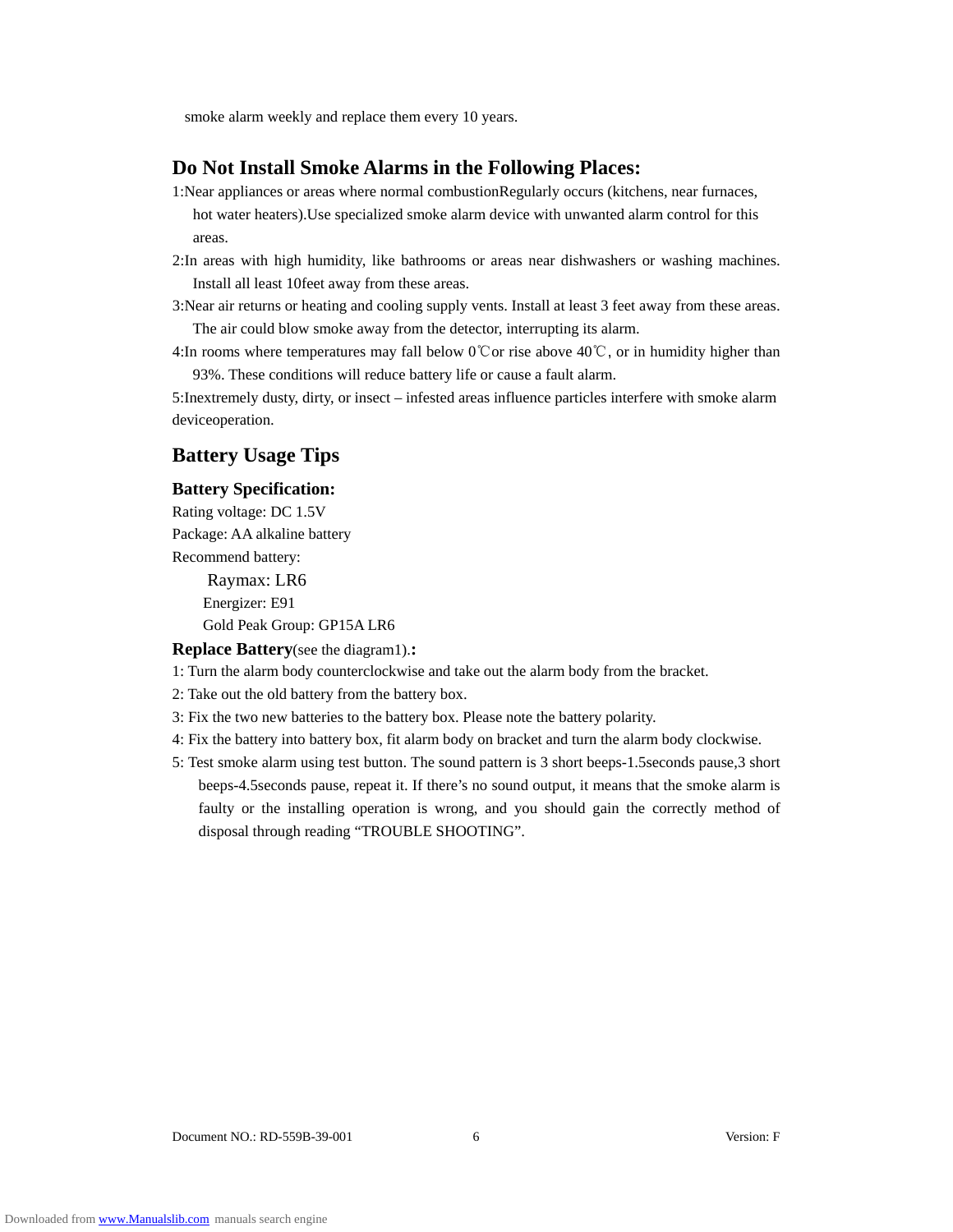

#### **Diagram1**

#### **RECOMMENDED LOCATIONS FOR ALARMS:**

- Locate the first alarm in the immediate area of the bedrooms. Try to monitor the exit path as the bedrooms are usually farthest from the exit. If more than one sleeping area exists, locate additional alarms in each sleeping area.
- Locate additional alarms to monitor any stairway as stairways act like chimneys for smoke and heat.
- Locate at least one alarm on every floor level.
- Locate an alarm in every bedroom.
- Locate an alarm in every room where electrical appliances are operated (i.e. portable heaters or humidifiers).
- Locate an alarm in every room where someone sleeps with the door closed. The closed door may prevent an alarm not located in that room from waking the sleeper.
- Smoke, heat, and combustion products rise to the ceiling and spread horizontally. Mounting the smoke alarm on the ceiling in the center of the room places it closest to all points in the room. Ceiling mounting is preferred in ordinary residential construction.
- Not recommend to use for MOBILE HOME.
- For single floor plan and multiple floor plan, please refer to diagram 2 and diagram 3.
- If alarm couldn't be installed in the middle of the ceiling for some reasons, the distance which the alarm away fromthe wall corner should be beyond 50cm. (see the diagram 4).
- If the length of the room or the hall is beyond 30 foot, you need install several alarms in the hall.
- When the ceiling is slanting, the alarm needs to be installed 500mm away from the highest ceiling point in the room (see the diagram5).

Document NO.: RD-559B-39-001 7 Version: F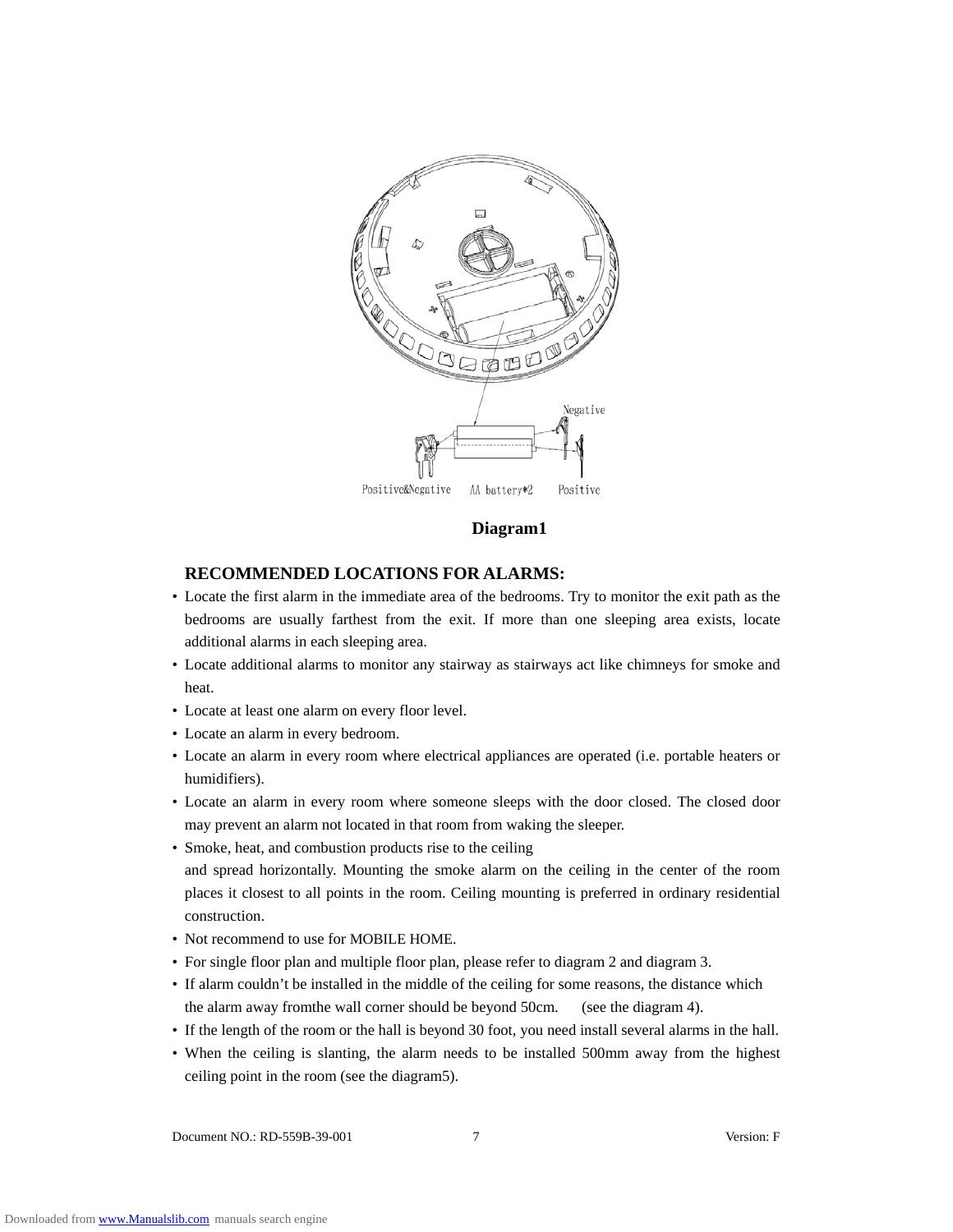

#### **Installation Steps**

·Fix the two AA batteries to each battery box of the smoke alarm.

#### ·According to the **"Wireless function description"**

Section to operate the smoke alarm. Ensure the wireless function is ok.

- ·Then press the bracket on the installation position, mark installation hole of bracket with pencil.
- ·Bore two installation hole on the sign with electric drill. Make diameter of holes is 5mm, Strike the two plastic plugs into holes with hammer.
- ·Attach the bracket to the plastic plugs and fix tightly the screws (3\*25mm) into the plastic plugs. (refer to Diagram 6).
- ·Fit the alarm on the bracket and turn the alarm body clockwise, until matching well on the bracket.
- ·Test smoke alarm using test button. The alarm will sound 3 short beeps 1.5 seconds pause, then repeat it until release the button.
- ·if no sound, it indicates a defective alarm, you can refer to "Trouble shooting" for solution or return to your retailer during warranty.

Document NO.: RD-559B-39-001 8 Version: F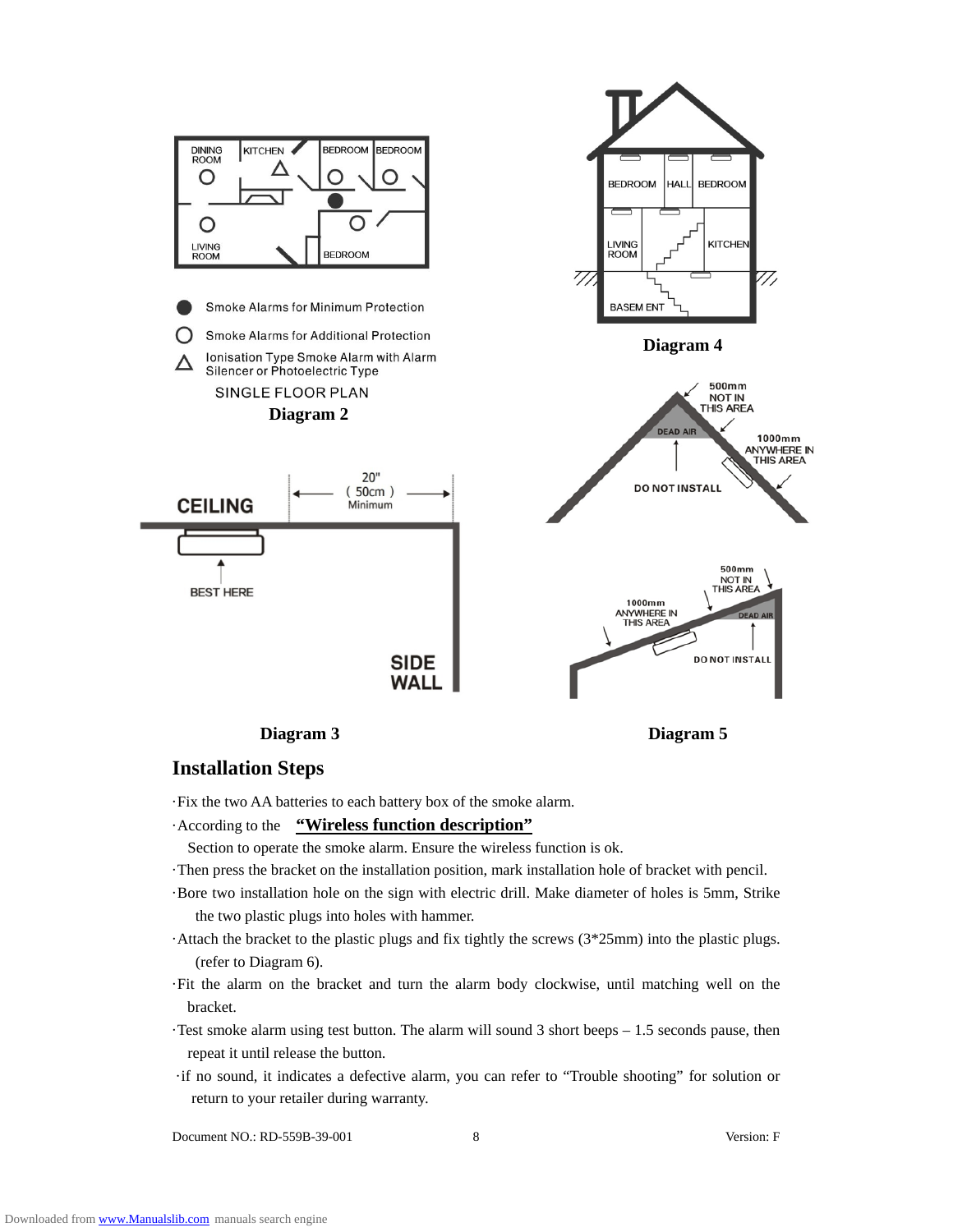·If you have any questions on installation, you can contact your retailer.

·During testing, may the other smoke detector will alarm. Once release the button, others will stop alarming in 1 minute. In such a way, you can check the wireless function.

#### **WARNING:**

To prevent injury, this unit must be securely attached to the ceiling in accordance with the installation instructions.



**Diagram 6**

#### **Tips**

#### **Testing:**

Test the unit weekly to ensure proper operation by pressing the test button. about 3 seconds later, this will sound the alarm if the electronic circuitry, horn, and battery are working properly. If no alarm sounds, the battery may be depleted or another problem, refer to "Trouble shooting" section for a solution.

**DO NOT** use an open flame to test your alarm, you could damage the alarm or ignite combustible materials and start a structure fire.

**CAUTION:**Press the test button,the alarm generates a 2 cycle of soft alarm sound (After about 8 seconds), then the alarm sound will return to normal volume  $(>85dB)$ , always stand an arms-length away from the unit when testing. Test the alarm weekly to ensure proper operation. Erratic or low sound coming from your alarm may indicate a defective alarm. Refer to "Trouble shooting" section for a solution.

# **NOTE: WEEKLY TESTING IS REQUIRED LED indicators**

Document NO.: RD-559B-39-001 9 Version: F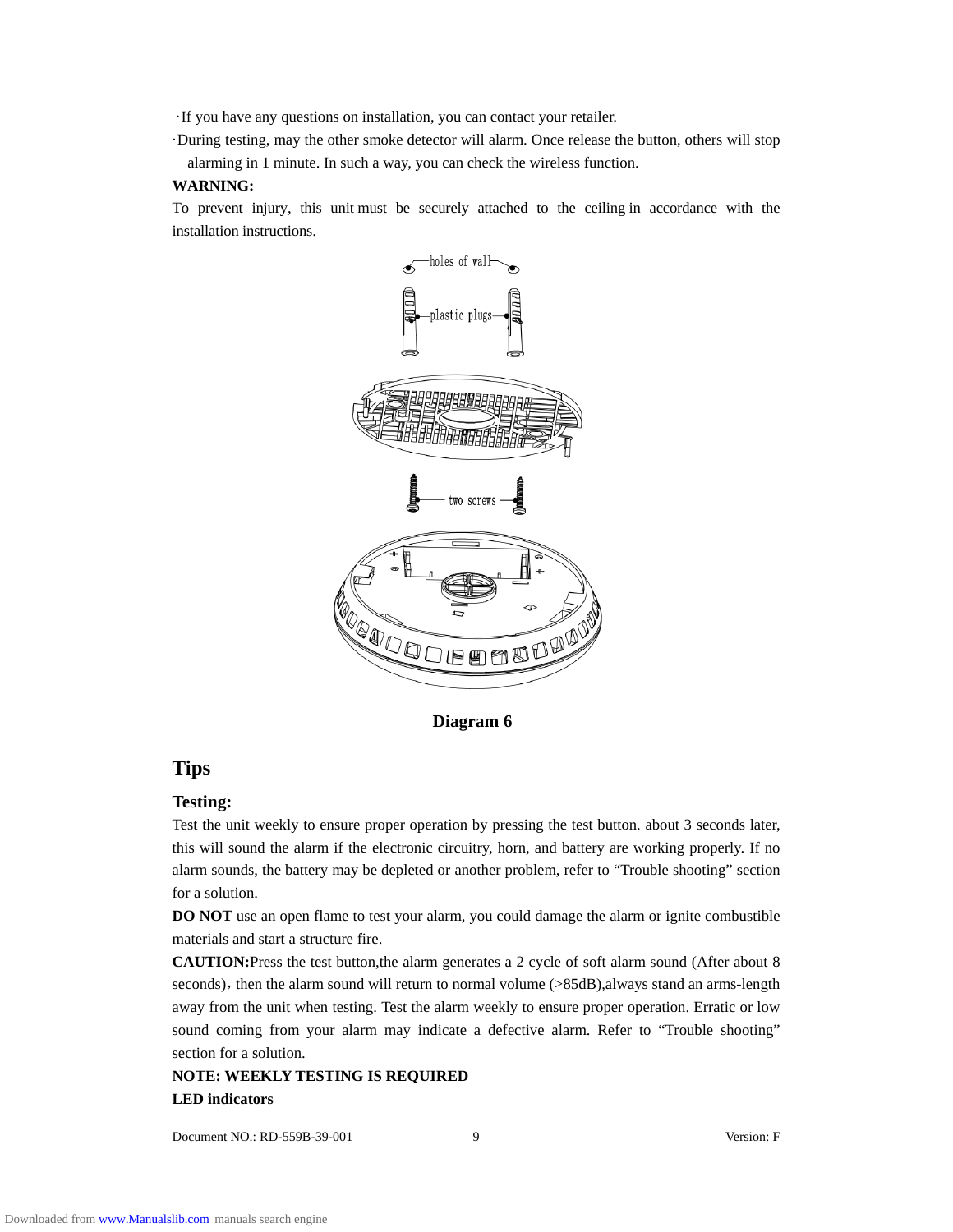This smoke alarm is equipped with red LED indicators.

**Standby Condition**: The red LED will flash every 50 seconds to indicate that the smoke alarm is operating properly.

**Alarm Condition**: When the alarm senses products of combustion and goes into alarm, the red LED will flash rapidly (one flash per second).The rapid flashing LED and pulsating alarm will continue until the air is cleared or the test button is released.

**Silence Condition:** The red LED will flash every 16 seconds as long as the alarm is in Hush mode.

**Low battery trouble indication:** An intermittent "chirp" accompanied by a red LED flash every 50 seconds indicates a low battery, you may press the test button to silence the trouble indication for 10 hours, but it will reset automatically after 10 hours. During this condition the unit will continue to operate normally and detect smoke and sound an alarm. This action only temporarily silences the chirp.

**NOTE:** As the battery in this unit is not replaceable, a low battery signal is an indication of end of life. Therefore the alarm MUST be replaced as soon as possible!

**Fault indication:** This chirp will occur between the flashes of the red LED indicator light.

**NOTE:** When the unit chirps once every 50 seconds, pressing the test button temporarily silences this warning tone for 10 hours, Refer to "Trouble shooting" section for solutions, if the fault signal reactivates, **you MUST replace** 

**the unit with a new alarm at once** or contact you retailer during warranty.

SMOKE SENSING CHAMBER OPERATION: This alarm will "chirp" if any of the components in the smoke sensing chamber fail. This chirp will occur between the flashes of the red LED indicator light. (If the chirp occurs at the same time as the red LED flash, indicating a low battery information).

#### **Alarm silence (silence mode):**

When the alarm sounds check for a fire first, After verifying that it is not a fire the alarm can be silenced by pushing the test button This will silence the alarm for approx 10 minutes. The red LED will flash once every 16 seconds indicating the smoke alarm is in the silence mode. Smoke alarms are designed to minimize nuisance alarms, but combustion particles from cooking may set off the alarm if the alarm is located close to the cooking area. To minimize the occurrence of false alarms, smoke alarms must be installed a minimum of 10 feet(3 meters) from the nearest cooking appliance. If you accidentally let some smoke into the alarm cause alarm, you can open the doors and windows. Turn on the fan blew it. The alarm will silence (test button) is extremely useful in a kitchen area or other areas prone to nuisance alarms. The silence feature is to be used only when a known alarm condition, such as smoke from cooking activates the alarm. The smoke alarm is desensitized by push the alarm silence (silence mode) on the smoke alarm cover, the alarm will silence to indicate that the alarm is in a temporarily desensitized condition. The smoke alarm will automatically reset after approximately 10 minutes, if after this period, particles of combustion are still present, the alarm will sound again. The alarm silencer (silence mode) can be repeatedly until

Document NO.: RD-559B-39-001 10 Version: F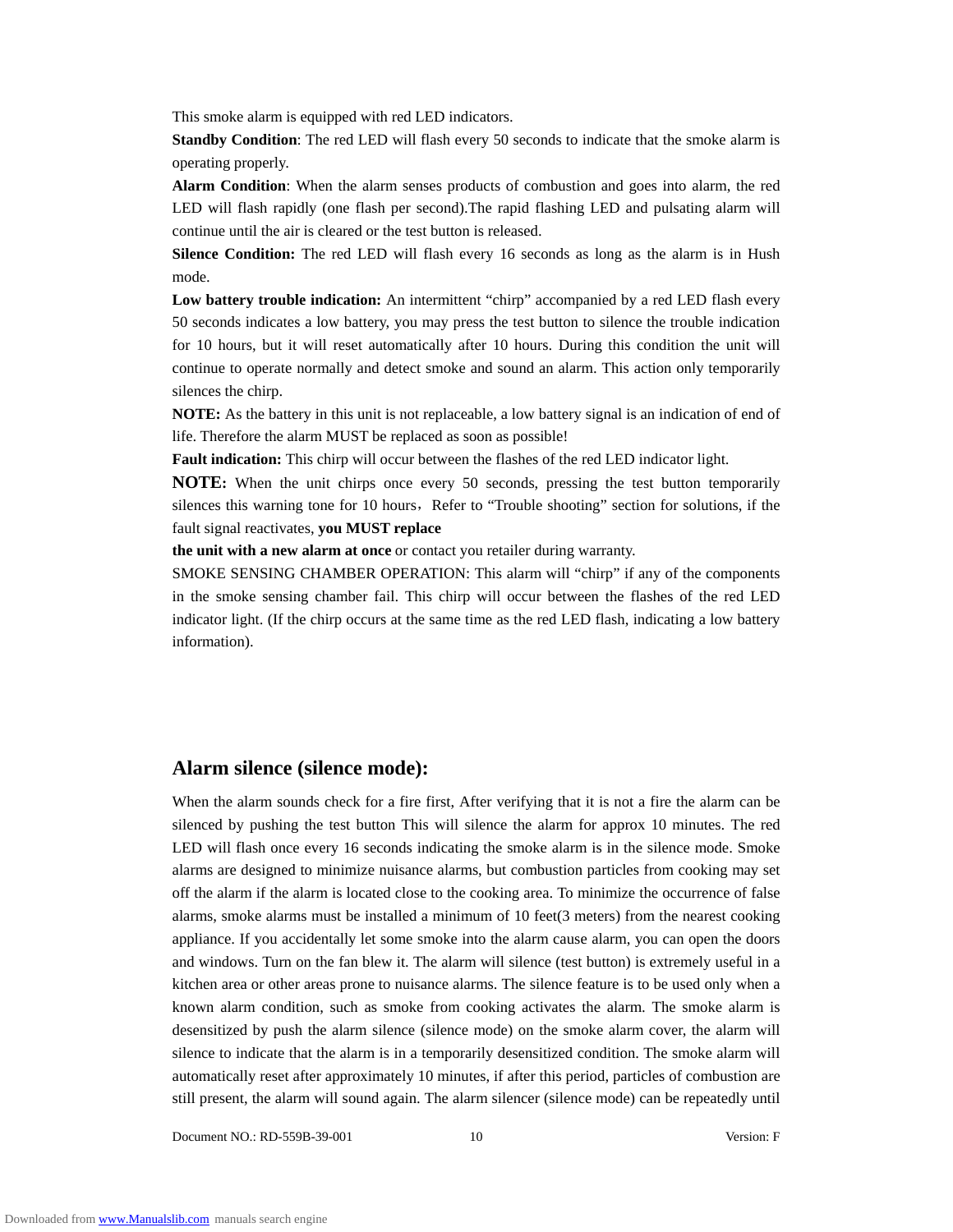the air has been cleared of the condition causing the alarm.

**CAUTION:** Before using the alarm silence (silence), identify the source of the smoke and be certain a safe condition exists.

**DANGER:** If the alarm sounds, and it is not being tested, it means the unit is sensing smoke, **THE SOUND OF THE ALARM REQUIRES YOUR IMMEDIATE ATTENTION AND ACTION.** 

#### **Low Battery status:**

An intermittent "chirp" accompanied by a flashing red LED indicates once every 50 seconds indicating that the battery has reached a low voltage. And this is a non-replaceable battery alarm, so you need to replace a new smoke alarm within 7 days, In order to avoid noise to disturb your sleeping in the night time, pressing the test button temporarily silence this warning tone for 10 hours, after 10 hours it will again prompt you to replace the battery.

#### **WHAT TO DO WHEN THE ALARM SOUNDS:**

1. Alert small children in the home to quickly follow the family escape plan.

- 2. Leave immediately by your escape plan. Every second counts, so don't waste time getting dressed or picking up valuables.
- 3.In leaving, don't open any inside door without first feeling its surface. If hot, or if you see smoke seeping through cracks, don't open that door! Instead, use your alternate exit. If the inside of the door is cool, place your shoulder against it, open it slightly and be ready to slam it shut if heat and smoke rush in.
- 4. Stay close to the floor if the air is smoky. Breathe shallowly through a cloth, wet if possible.
- 5. Once outside, go to your selected meeting place and make sure everyone is there.
- 6.Call the fire department from your neighbor's home -not from yours!
- 7. Don't return to your home until the fire officials say that it is all right to do so. There are situations where a smoke alarm may not be effective to protect against fire.
- 8. For instance:
	- a) Smoking in bed
	- b) Leaving children home alone
	- c) Cleaning with flammable liquids, such as gasoline

**Note:** These guidelines will assist you in the event of a fire, however, to reduce the chance that fires will start, practice fire safety rules and prevent hazardous situations.

#### **Trouble shooting:**

DO NOT disconnect battery to quiet an unwanted alarm. This will remove your protection. Fan the air or open a window to remove smoke or dust.

| <b>Problem</b>                             | <b>Cause and Remedy</b>                                                                                                                                                                                                                                                                                   |
|--------------------------------------------|-----------------------------------------------------------------------------------------------------------------------------------------------------------------------------------------------------------------------------------------------------------------------------------------------------------|
| Smoke alarm does not<br>sound when tested. | 1. Activate alarm before installation.<br>2. Clean smoke alarm. Please refer to the "maintenance and<br>cleaning" section.<br>3. If problems persist and the unit is still under warranty, you<br>can return to your retailer.<br>4. if the unit is out of warranty, please replace another new<br>alarm. |
| Smoke alarm beeps with                     | The battery is depleted, please replace battery.                                                                                                                                                                                                                                                          |
| the red LED flash about                    |                                                                                                                                                                                                                                                                                                           |

Document NO.: RD-559B-39-001 11 Version: F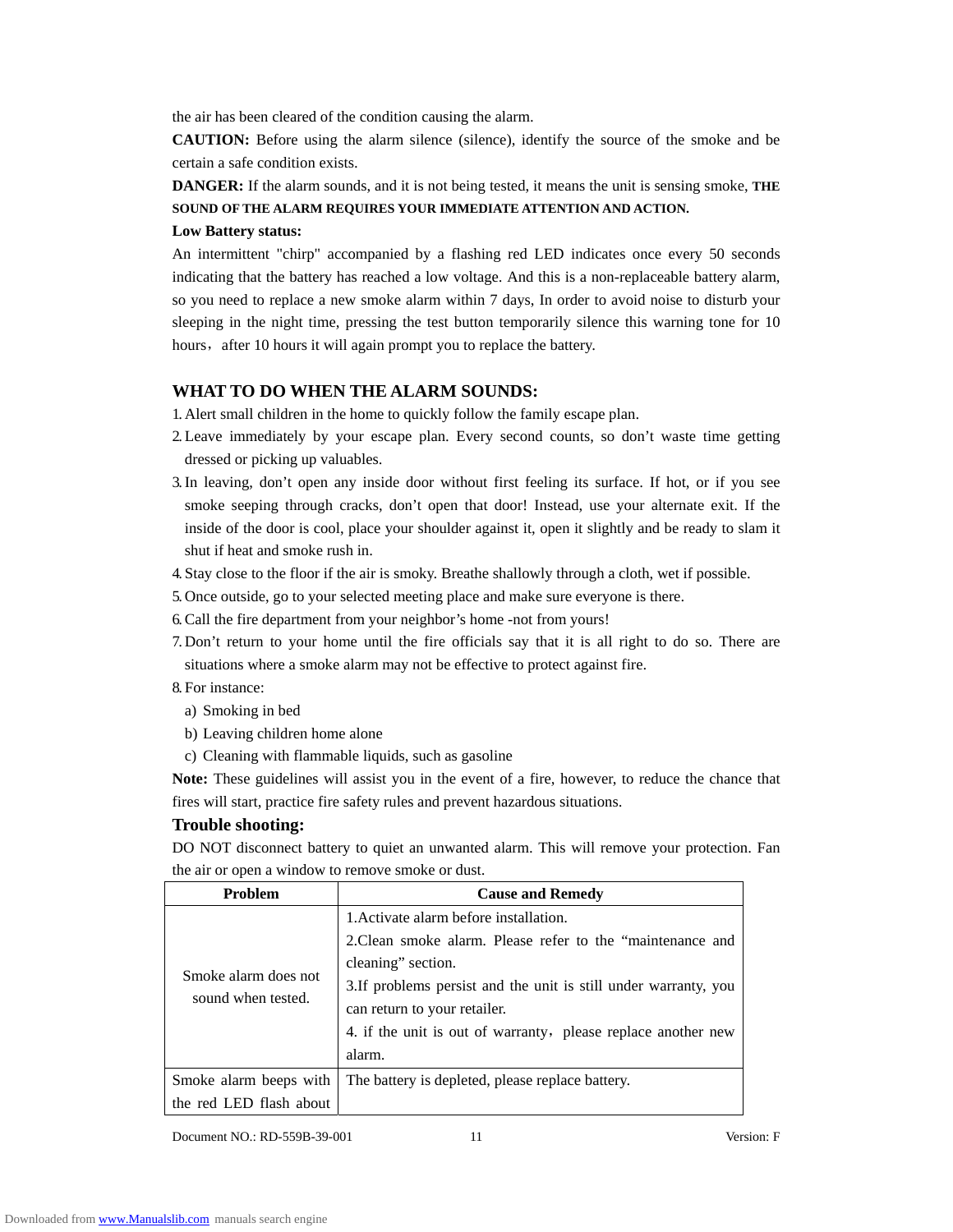| once 50 seconds.          |                                                               |
|---------------------------|---------------------------------------------------------------|
| chirp<br>Smoke<br>alarm   | Clean smoke alarm. Please refer to the "maintenance and       |
| occurs every 50 seconds   | cleaning" section. Replace smoke alarm if the problem         |
| (alarm goes into fault    | persists                                                      |
| mode).                    |                                                               |
| Smoke<br>alarm<br>sounds  | 1. Press test button to silence alarm.                        |
| alarms<br>unwanted        | 2. Clean smoke alarm. Please refer to the "maintenance and    |
| intermittently or when    | cleaning" section.                                            |
| residents are cooking,    | 3. Move smoke alarm to new location and press test button.    |
| taking showers, etc.      |                                                               |
| The<br>alarm<br>sounds    | 1. Clean smoke alarm. Please refer to the "maintenance and    |
| different from it is used | cleaning" section.                                            |
| to. It starts and stops.  | 2. if the problem persists during warranty, you can return to |
|                           | your retailer.                                                |
|                           | 3. if the unit is out of warranty                             |
|                           | please replace another new                                    |
|                           | alarm.                                                        |

#### **Maintenance and Cleaning:**

In addition to weekly testing, the alarm requires periodic cleaning to remove dust, dirt, and debris. Clean the alarm at least once a year to remove dust, dirt, or debris. Use a vacuum cleaner with a soft brush, vacuum all sides and covers of smoke alarm. This alarm has a low battery monitor which will cause the alarm to "chirp" approx every 50 seconds and the red LED flash once at the same time for a minimum of 7 days when the battery gets low. If there is a defective battery or other failures, you can refer to "Trouble shooting" for solution, if there are still failures during warranty, you can return to your retailer.

**WARNING: The battery is sealed and is not replaceable.** Please replace with new alarm if the low battery chirp occurs.

**IMPORTANT:** Do not attempt to remove the cover to clean inside. This will void the warranty.

#### **Repair:**

Caution: Do not attempt to repair the alarm. It will affect your warranty.

If the alarm is not operating properly, and is still under warranty, return it to the original place you buy. Pack it in a well-padded carton, and ship to the original place you buy.

If the alarm is no longer under warranty, have a licensed electrician replace it immediately with a comparable alarm.

# **DEVELOP AND PRACTICE A PLAN OF ESCAPE:**

- Install and maintain fire extinguishers on every level of the home and in the kitchen, basement and garage. Know how to use a fire extinguisher prior to an emergency.
- Make a floor plan indicating all doors and windows and at least two (2) escape routes from each room. Second story windows may need a rope or chain ladder.
- Have a family meeting and discuss your escape plan, showing everyone what to do in case of fire.
- Determine a place outside your home where you all can meet if a fire occurs.
- Familiarize everyone with the sound of the smoke alarm and train them to leave your home

Document NO.: RD-559B-39-001 12 Version: F